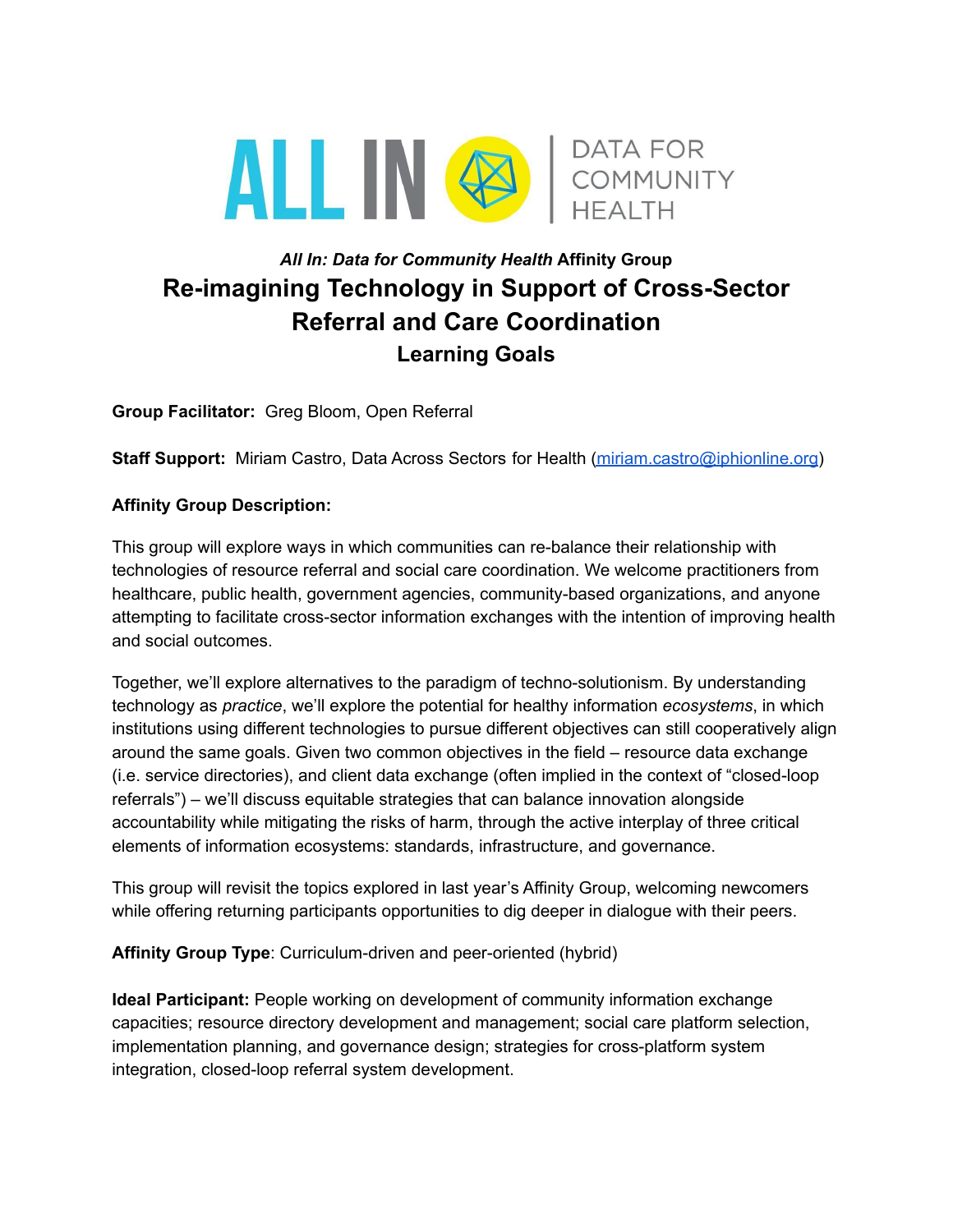**This group is not great for:** People pitching specific software systems or other products.

### **Learning goals:**

1. Learn about the core elements of healthy information ecosystems – standards, infrastructure, and governance – and how communities can develop and apply these elements in their health equity strategies, including specific institutional design patterns (i.e. data trusts, data cooperatives) that can promote communities' agency and ensure technology development and data exchange is conducted accountability and equitably.

2. Understand the challenges of client information exchange among health, human, and social service providers.

3. Understand the challenges of resource directory information management, and the opportunities to establish sustainable, reliable, and interoperable resource directory data infrastructure as a shared resource for communities.

#### **Meeting schedule:**

- 1. May 6, 2:00 p.m. 3:00 p.m. EST
- 2. June 10, 2:00 p.m. 3:00 p.m. EST
- 3. July 8, 2:00 p.m. 3:00 p.m. EST
- 4. August, 12, 2:00 p.m. 3:00 p.m. EST

#### **Group Resources**

- 1. "Tackling the Data Dilemma in Community Care [Coordination,"](https://docs.google.com/document/d/1UOaSYxSO7Y_p6e9Hqeyrt-M25H1RV7wq_vX-1Lp1NEs/edit#) a whitepaper by Paul Sorenson of the University of Missouri St Louis and Greg Bloom of the IU Ostrom Workshop on the Commons.
- 2. "Averting Tragedy of the Resource Data [Commons,"](https://bitly.com/CUPChapter) a paper by Greg Bloom of the Open Referral Initiative

## **Getting Started with the All On Online Community**

- 1. All In: Data for Community Health website is at: <https://www.allindata.org/>
- 2. Learn about All In via this *All In 101* webinar: <https://vimeo.com/487432652>
- 3. If you're new to the All In learning collaborative, the first step to join is to sign up for the online community [\(community.allindata.org\)](https://community.allindata.org/home) and create an individual member profile. a. Read our FAQs for help getting [started.](https://community.allindata.org/participate/faq)
- 4. Group members can connect with each other via our [Reimagining](https://community.allindata.org/viewdocument/reading-and-reference-list-for-re-i?CommunityKey=1f4a4112-b17a-4a02-8e7a-39783de7db14&tab=librarydocuments) Technology in Support of [Cross-Sector](https://community.allindata.org/viewdocument/reading-and-reference-list-for-re-i?CommunityKey=1f4a4112-b17a-4a02-8e7a-39783de7db14&tab=librarydocuments) Referral and Care Coordination space in the All In Online Community. Here we will share resources, host discussions, and elevate lessons from our sessions together.
	- a. To join, visit [community.allindata.org](https://community.allindata.org/home)